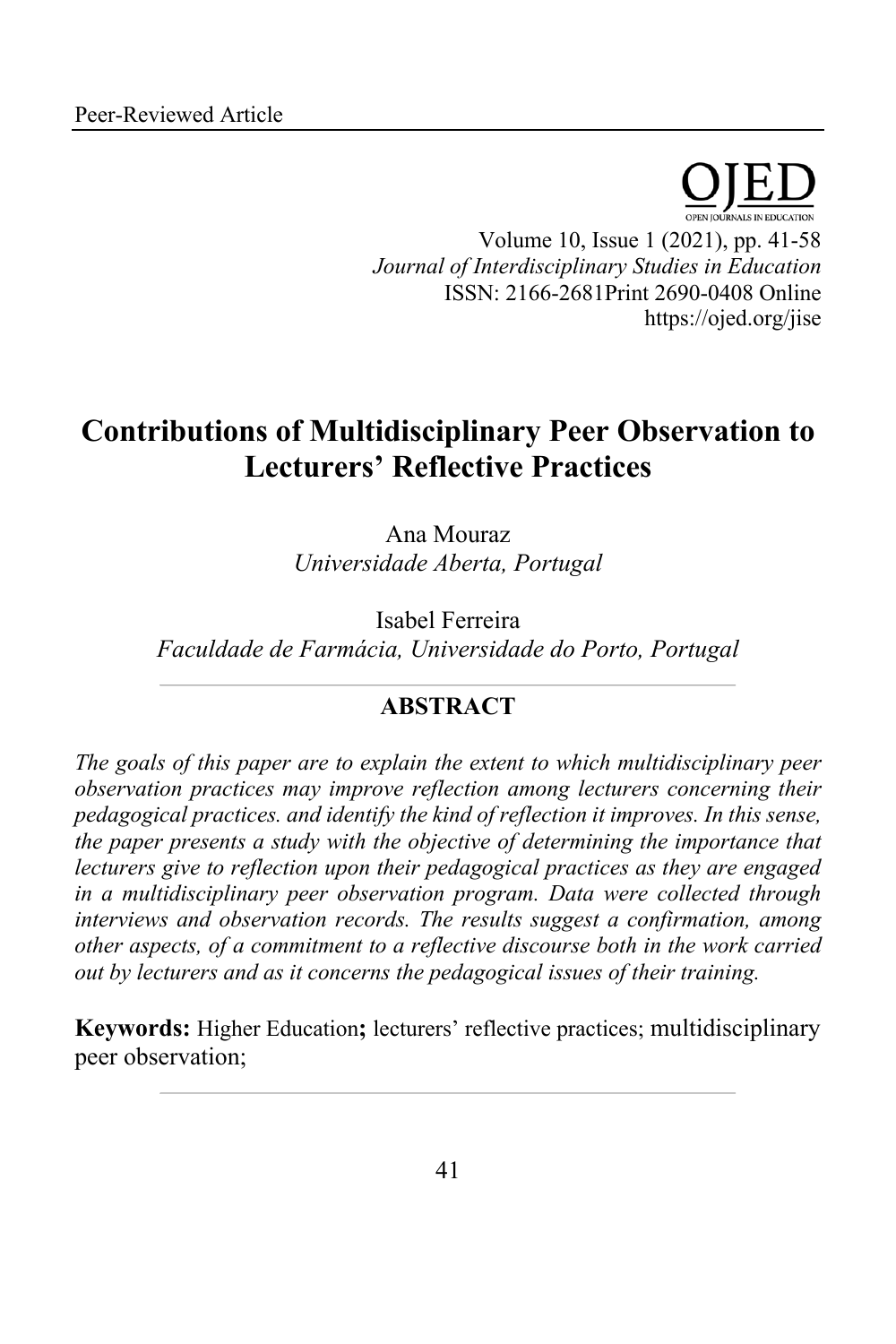#### **INTRODUCTION**

**E**uropean education policies that arose from the Bologna process have been shaping the challenges facing universities regarding growing student diversity and accountability to social mandates (European Commission, 2013). Pedagogical practices of lecturers have been occupying a growing concern among institutional politics as they are closely related to Higher Education (HE) achievement rates, dropout prevention, HE democratization (Dias, 2015), and institutional quality.

Thus, the tradition of valuing scientific training and research as the only issues that matter concerning, HE lecturers' performance (Esteves, 2010) is changing both at the personal and institutional levels. Nevertheless, in the Portuguese landscape, lecturers begin teaching without pedagogical-specific training. The use of reflection procedures regarding the pedagogical action of HE lecturers has the potential to improve their performance (Hammersley-Fletcher & Orsmond, 2005; Sullivan et al., 2012). This study aims to confirm this.

Pedagogical action is the first axis of professional development of lecturers who focus on the issues related to proposing and delivering courses and classes (Esteves, 2010) and is the topic of the present study. The other axes are the educational boards, management responsibilities, and professional rank the lecturer occupies. However, these other axes are beyond the scope of the present text.

Lecturers' reflection on their performance comes from the general idea of teachers as intellectual and transforming workers (Giroux, 1988) and follows a movement initiated by Schön (1987), who considers teachers to be reflective professionals, able to change their own practices through the power of reflection. Zeichner (1993) noted the same concern when he proposed a teachers' training model aimed at developing a critical and reflective approach to the dominant ideology underlying curricula and school organizations. In other work (2010), this author pointed out the importance of knowing if teachers are reflecting on their practices, but also how and on which issues they reflect. Even though the aforementioned studies concerned teachers from basic and secondary levels of education, it is arguable that reflective practices could be used in HE.

In fact, as Vieira et al. (2017) state, these concerns are important in HE due to the banalization of reflective thinking in pedagogical discourse that frequently leads to the assumption that reflection is a natural part of participation. Therefore, it is important to distinguish levels of reflection that just adapt some practices in order to solve small problems from those kinds of reflection that could challenge key aspects of teaching and learning tasks. This is a key issue, not only to promote reflection among lecturers and use it to enhance lecturers' training, but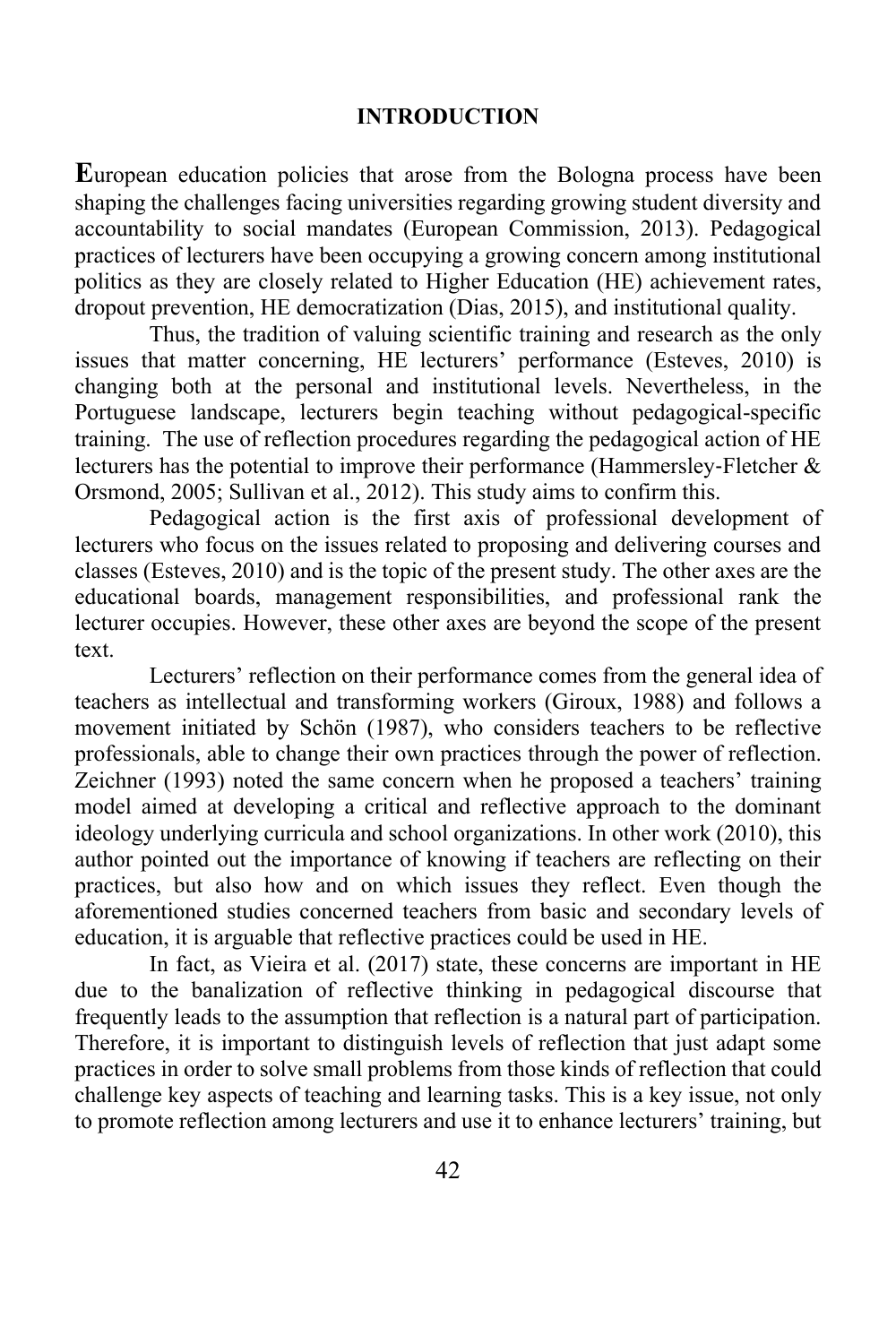also to make effective the changes needed to implement the pedagogical paradigm required by the Bologna process.

According to Cosh (1998), reflection that serves a learning purpose needs to include "not only reflection in action but also reflection on action, both before and after teaching, and creative reflection - on theories and procedures" (Cosh, 1998, 173). Lopes (2019) stresses the need for teachers' education to teach teachers to apply theory to real-world situations, thus leading, through reflection on the act of teaching, a new identity for instructors. In addition, professional development must change to meet the contemporary challenges of HE. To reach such a goal, it is important to highlight the factors that facilitate the awareness movement as presented by Kortaghen (2010) in the ALACT model (the abbreviation stands for action, looking back, awareness, creating alternatives, and trial).

The ALACT model was built to sequentially organize the relationship between theory and action in order to improve the process of reflection. The reflective challenge rests between "looking back" and "awareness." How can we successfully go from the looking back phase to awareness? What are the factors that allow and facilitate this passage? And to what extent are such factors related to peer observation?

The ALACT model was utilized to improve the theoretical frame on which present work seem to be deficient, namely by adding a new question related to the power of multidisciplinary peer observation to improve reflection.

Three main issues seem to be important in lecturers' reflections: the relationship between theory and practice; the relationship with others, colleagues and or students; and the increasingly important awareness concerning teaching practices such as teaching effectiveness, measured by student achievement rates, and class appraisals. In addition, lecturers' reflective practices depend on their professional development and awareness of their roles. The literature reveals connections among these issues (Hammersley-Fletcher & Orsmond,2005; Peel, 2005).

#### **LITERATURE REVIEW**

#### **The relationship between theory and practice**

Following Korthagen's (2010) ideas, the most important factor that allows for reflective teaching is a close relationship between theory and practice. Lopes (2019) agrees. He states that whenever issues to be learned are applicable to concrete tasks to be accomplished, or when practices raise new questions that are supposed to be highlighted, theory and practice come together. This means that lecturers should be aware and must have conditions that allow them to go deeper into their practices by the utilizing the power of theory. How may theory improve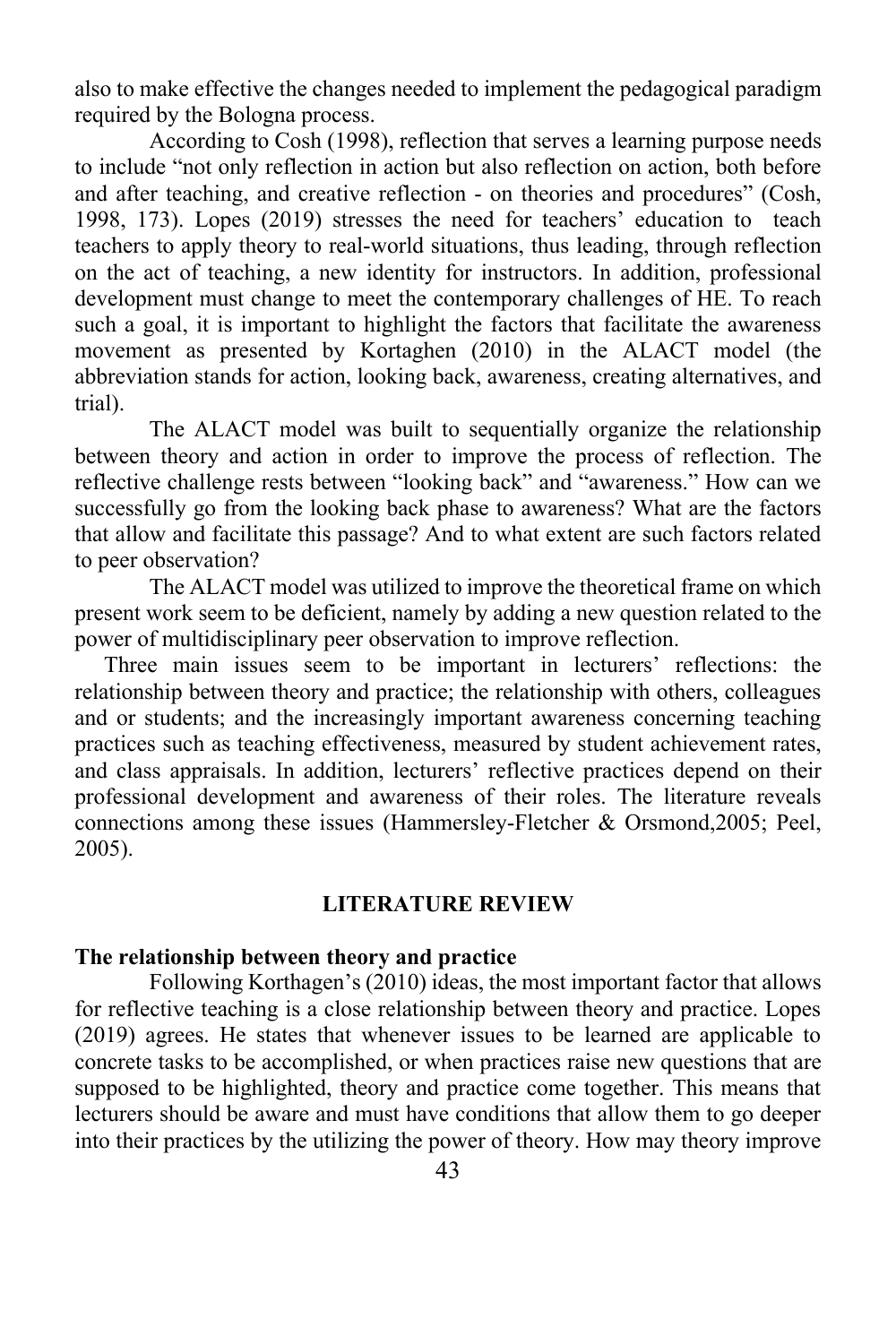pedagogical practices? Schön (1987) suggests the relation between these two sides of knowledge production must be rethought because academia's emphasis on technical rationality undervalues knowledge gained through practice. Zeichner (2010) follows Schön and argues understanding practice is useful. He avoids the extreme, on one hand, that prioritizes technical rationality over theory, and on the other hand, the position that practice is the best and only way to learn.

The logic of this relationship must be designed in close connection with research and an intervention purpose; in addition, the relationship must also establish the intersubjective environment that characterizes teaching and the institutional landscape (Sousa, Lopes & Boyd, 2018). This is in line with the European Science Foundation's recommendations concerning strengthening the identity of academics as it centers around the concept of "teacher researchers" (Pleschová et al., 2012)

#### **The relationship with others colleagues**

Relationships with colleagues and collaborative work have been frequently identified as crucial factors of professional development among teachers of all educational levels (Vieira et al, 2017). Within these relationships, peer observations of teaching have been reported as a key issue to developing deeper and more trusting relationships among peers, "colleagues who trust and respect each other can be valuable in helping improve each other's teaching" (Cosh, 1998, 177).

In addition, peer observation was described in some studies as promoting new ways of providing teachers with work support, mainly because the focus was less on the observed and more on the active self-development of the observer (Torres, Lopes, Valente & Mouraz, 2017). In addition, giving support to change practices (Hammersley-Fletcher & Orsmond, 2005) resulted in a conceptual expansion and lasting change to teaching practices (Bell & Mladenovic, 2015).

From the curriculum development perspective, peer observation could also strengthen relationships among lecturers and be an important factor for curriculum effectiveness, as it enables lecturers to observe how other colleagues organize their lectures, face contingencies, and support students' engagement with the discipline-specific curriculum (Bell & Mladenovic, 2015). Moreover, peer observations have implications for enhancing teachers' reflections on their beliefs about learning and teaching, in conjunction with participation in continuing professional development (de Vries et al., 2013).

Less frequent are the studies conducted to assess the importance of peer observation from a collective or departmental perspective (O'Keefe et al., 2009). Nevertheless, peer observation is referred to as a path to improving institutional cohesion (Mouraz & Pêgo, 2017).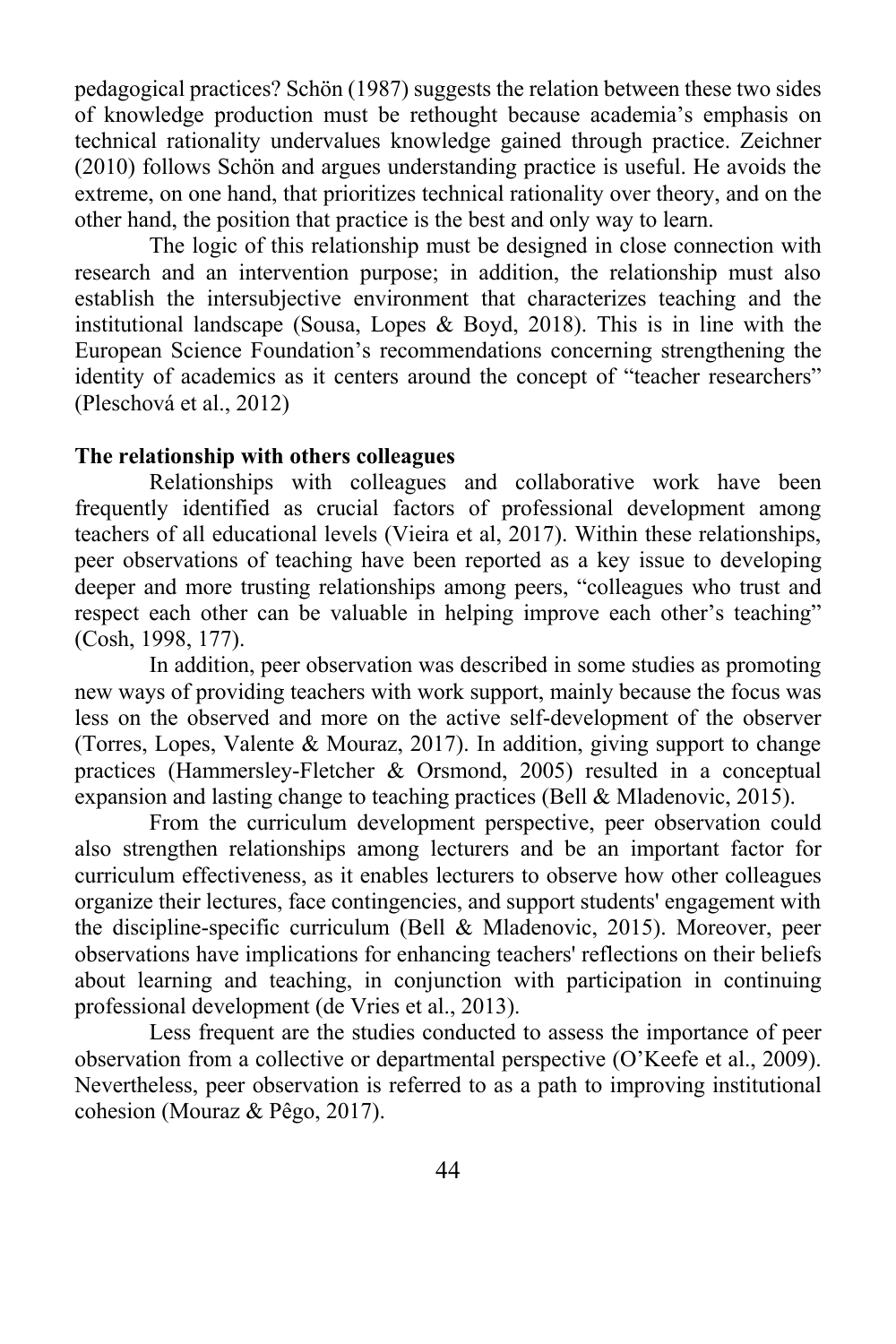#### **Student achievement rates and class appraisals**

The third factor that is important to increase awareness concerning teaching practices is teaching effectiveness, measured by student achievement rates and students' class appraisals. As Boyd and Harris (2010) (among many others) state, a good teacher is one who reflects on the learning outcomes and achievement rates of his/her students. However, there is no direct connection between student achievement rates or students' class appraisals and peer observation. Nevertheless, peer observation forms usually include a category related to students' behaviour or class climate; this could be understood as a measure of teaching effectiveness. For instance, in a study conducted among engineering lecturers using a classroom observation system to facilitate the adoption of active learning methodologies in engineering education, results confirm the process distinguishes pedagogical practices based on active learning principles from those based on a traditional exposition model. Researchers could conclude that lecturers using active learning principles were more effective and students learned more and better than those students who were taught using a traditional exposition model (Williams & Carvalho, 2010). Therefore, it is possible to see peer observation and reflection concerning lecturer – student interaction as a measure to prevent student failure.

In sum, these factors are important factors to promote lecturers' reflection regarding their teaching tasks but are also informal training opportunities for lecturers. The purpose of the present paper goes further than these informal occasions of training as it aims to discuss the potential of multidisciplinary peer observation to improve the awareness of pedagogical practice that reflection inspires.

#### **METHODS**

A Peer Observation of Teaching (MPOT) programme with a multidisciplinary nature has been implemented since 2011 under the name "Peer to Peer." (Mouraz & Pêgo, 2017). Every semester, lecturers from 14 faculties (UO) of University are invited to participate in the program that runs in a voluntary basis. The first step of the programme is a session that brings participants together and provides information on the operation of the program. In the second step, quartets are organised with two pairs of lecturers of two different faculties, in which each lecturer observes a class from a colleague of the same faculty and another class from a colleague of a different faculty. Roles are reversed and the two observers are then observed under the same conditions. Thus, all quartet members are observers and observed to emphasise the symmetrical character of relationship among participants.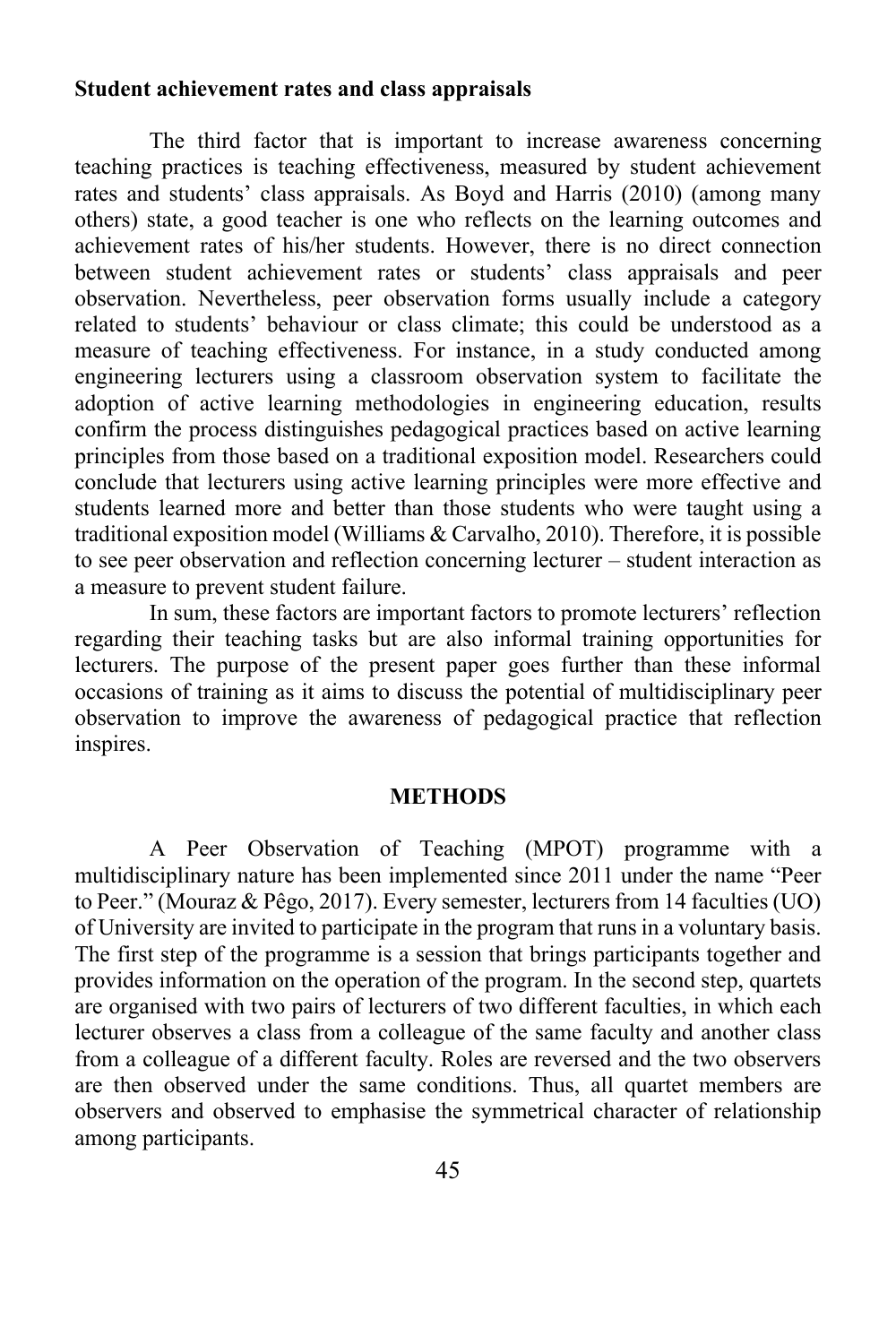The observation cycles also involve pre-observation and post-observation moments. The post observation moment is the occasion to perform reflective analysis among quartet members. Emphasis is placed on the importance of feedback, and on the associated communication skills, in order to foster reflection and professional development among lecturers (Mouraz & Pêgo, 2017). In order to stimulate reflection for the observers, the training aspect associated with the observer's role is addressed through the use of a specific observation form to be completed anonymously during and post-observation. The third step of the program is the presentation of results during which time, the Peer to Peer participants get together again to analyze and discuss the results of the observation guidelines and share experiences.

Ethical issues are important as sensitive material regarding lecturers' behavior is reported on observation forms. The lecturers upload their forms without names of either observer or observe.

Aiming to research the effects of multidisciplinary peer observation practices, this paper focuses on the improvement of reflection among lecturers concerning their pedagogical practices. To achieve this broad aim two research questions are outlined:

1 – What effect does multidisciplinary peer observation of teaching have on reflection practices of lecturers?

2 – What kind of reflection does multidisciplinary peer observation improve?

Data were collected from the observation forms and from interviews with the MPOT participants. In total, 63 observation forms were collected concerning MPOT performed during the 2012/13 and 2013/14 school years; twenty-four MPOT participants during the life of the program, from 2011, were interviewed.

The observation forms include four sets of questions. The first set addresses course and class information. The second set of questions, to be answered during class observation, requires lecturers to quantitatively score several predetermined items of five dimensions: i) class structure; ii) class organization; iii) class climate; iv) content; and v) teacher's attitude. A third set of questions, inspired by the work of Vieira and colleagues (2004), to be answered post-observation, invites the observer to compare the observed class with her/his own classes. The fourth section covered the post-observation reflective discussion. The present paper uses information gathered from the last two sets of questions.

In the interviews, some personal and professional data were obtained, as well as data about the participation of the lecturers in the MPOT program. The lecturers were then asked about the effects of their participation on their professional practices and on the institutional practices of their faculty. In addition, some perspectives about contributions of the multidisciplinary nature of the program were asked.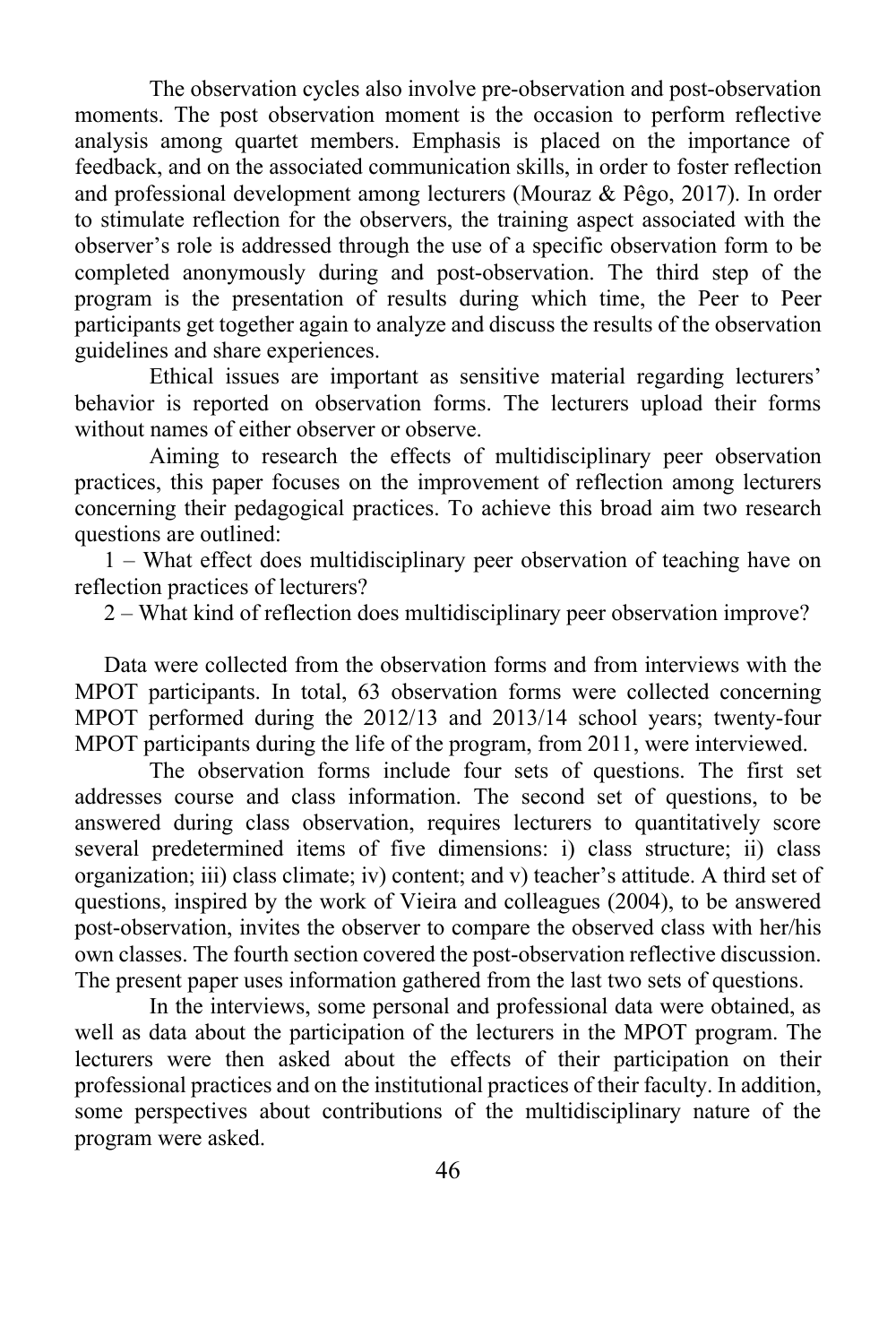Data collected from 2012 to 2014, and from the interviews conducted in 2014, were subjected to a content analysis (qualitative data and N-VIVO software, v.10). For purposes of analysis, the registration unit was the sentence or the paragraph, as the minimum unit of meaning. To this end, a set of categories in line with the data collected was defined and used as the first approach to the material under analysis. Some emergent subcategories appeared during the analysis development and were added to the previous structure. At the completion of the analysis, two main dimensions were codified as important to the aim of this paper: the existence of reflective activities and the contribution of MPOT to improving reflection.

#### **RESULTS**

Results are presented following the two dimensions of content analysis structure that were considered relevant to the present discussion: the existence of reflective activities and the contribution of MPOT to improving reflection (summarized in Tables 1 and 2).

#### **The existence of reflective activities**

The existence of reflective activities was divided into two categories that were used to understand the situations in which reflection arises, specifically, a joint or an individual circumstance.

The joined reflection was analyzed under two subcategories that arose from the material: working with peers – appreciation and pedagogical aspects. The first subcategory was organized to encompass communication within the quartet, and included the issues of constraints and difficulties, contribution of multidisciplinary practices, and sharing opportunities. The second category, pedagogical aspects, was organized according to lecturer attitude, class climate, content, structure, and organization. the relationship between theory and practice; the relationship with others: colleagues and or students; and the important increasing awareness concerning teaching practices such as teaching effectiveness, measured by student achievement rates and classes appraisals

Concerning the first subcategory, working with peers - appreciation, all interviewees indicated the most relevant theme related to communication within the quartet is that of the politeness of the quartet members. Members were always pleasant and made positive criticisms, probably because quartet members were colleagues who were making their first contact with each other. One interviewee mentioned that when the observed class is bad or not so good, the observer gives the respective feedback in polite way. This will simultaneously have an indirect benefit to the observer because in the future the observer will remember and try to avoid the mistake that was observed in the observed class.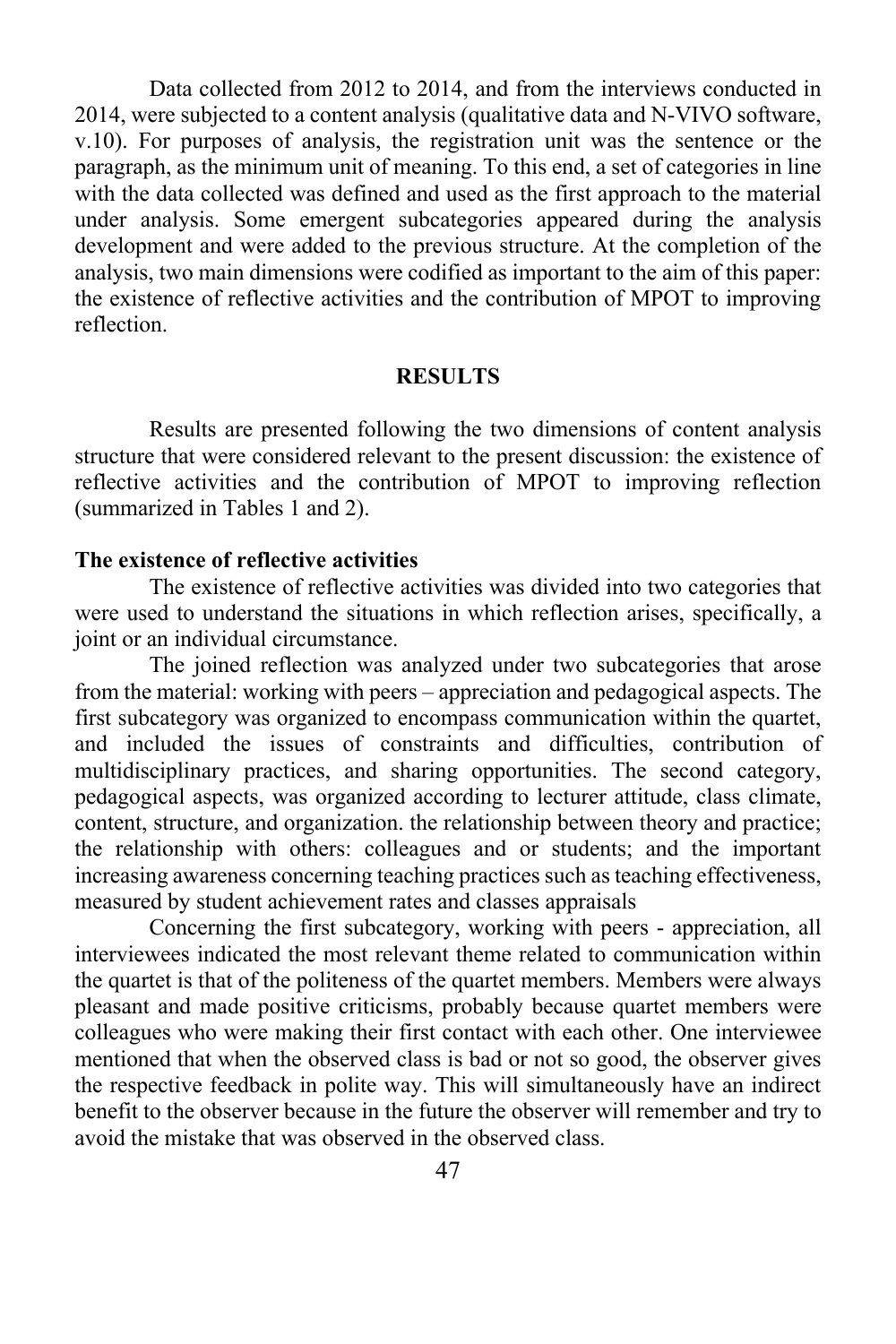"I think they (lecturers) learned because they have observed (…) so there is an indirect learning, I cannot do this because I didn't like, but I cannot be impolite, I must say in a gentle way, if you do like that…"

### **Table 1:**

*Dimension one: categories and subcategories*

| Reflective activities | Joint reflection      |                                                                         |                                                |  |
|-----------------------|-----------------------|-------------------------------------------------------------------------|------------------------------------------------|--|
|                       |                       | Working with peers - appreciation                                       |                                                |  |
|                       |                       |                                                                         | Communication within the quartet               |  |
|                       |                       |                                                                         | <b>Constraints and Difficulties</b>            |  |
|                       |                       |                                                                         | Contribution of multidisciplinary<br>practices |  |
|                       |                       |                                                                         | Sharing opportunity                            |  |
|                       |                       | Pedagogical aspects                                                     |                                                |  |
|                       |                       |                                                                         | Lecture attitude                               |  |
|                       |                       |                                                                         | Class climate                                  |  |
|                       |                       |                                                                         | Contents                                       |  |
|                       |                       |                                                                         | Structure                                      |  |
|                       |                       |                                                                         | Organisation                                   |  |
|                       | Individual reflection |                                                                         |                                                |  |
|                       |                       | Comparative approaches among practices                                  |                                                |  |
|                       |                       | Organic Unity/Faculty (UO) comparison                                   |                                                |  |
|                       |                       | Identification of pedagogical issues that can be improved               |                                                |  |
|                       |                       | Limitations to pedagogical changes that were recognised as<br>important |                                                |  |

One of the most important constraints and difficulties noted in the observations was the lack of time to do a deep post-observation joint reflection, as the post-observation time was more focused on completing the observation form than on doing a real critique of the observed class. An interviewee mentioned the difficulties of giving feedback to more experienced colleagues. Another interviewee referred to the multidisciplinary feature of the programme as the main difficulty to produce pertinent reflections upon teaching.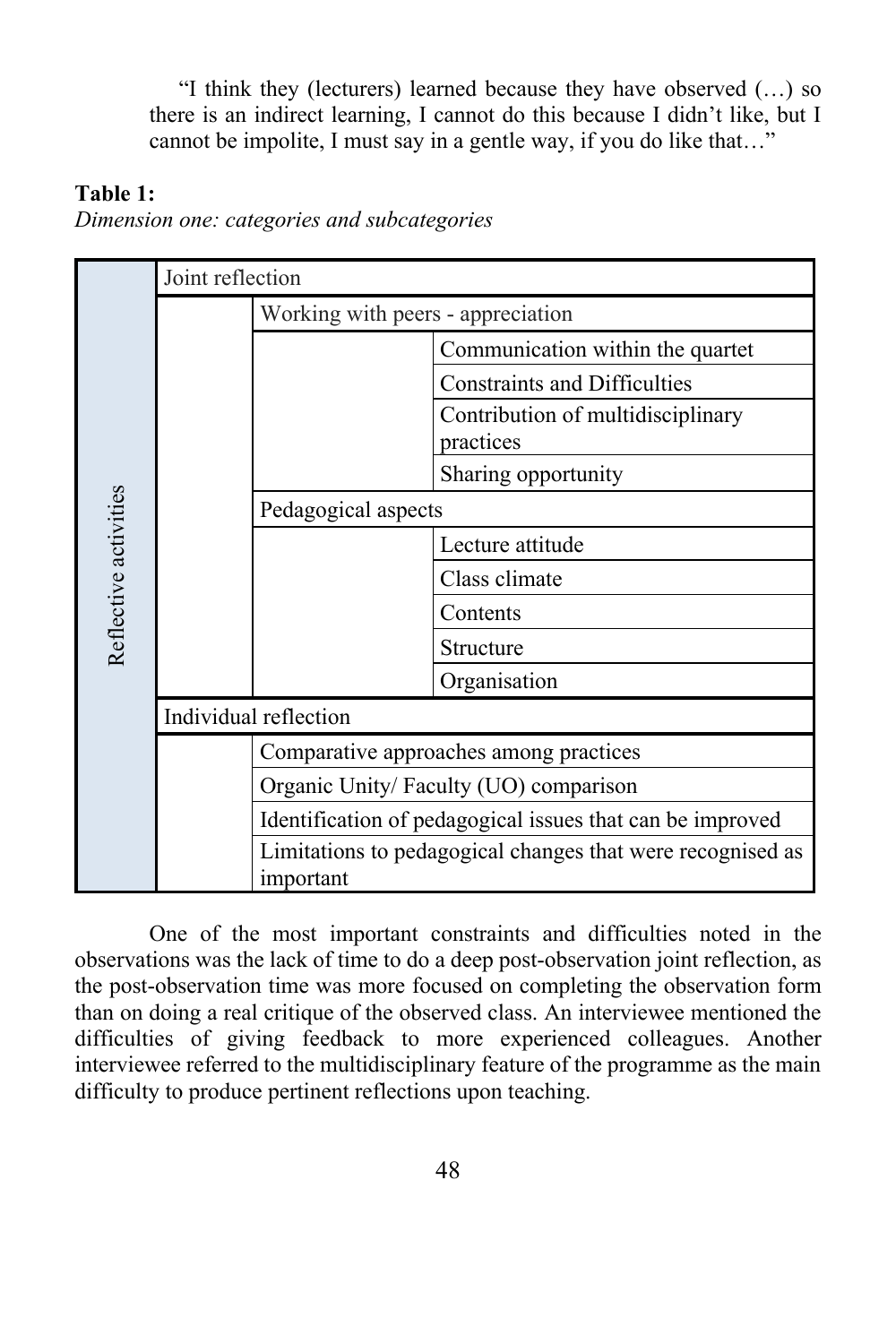"Hardly the advice which underpins the observation of pairs can generate a relevant reflection if we are from different areas and from different faculties."

A contrary opinion was expressed in the appreciation subcategory. Other lecturers described the post-observation joint reflection as an opportunity to share experiences and compare strategies due to the multidisciplinary nature of the peerto-peer program.

"The final joint refection was (…) particularly interesting and useful because it enabled exchange of pedagogical practices of each quartet member and to reflect about the possibility and viability of explore the application (…) to other scientific areas."

Concerning the subcategory pedagogical aspects, most comments were related to the lecturer's attitude, namely vivacity and dynamism to promote student motivation, capability of knowledge systematization during class, interaction with students, speaking at the proper speed, validating student class participation, and promoting student autonomy. These issues were pointed to as the key topics of classes observed as well as difficulties shown by some lecturers.

In general, there was a coincident opinion regarding the pedagogical aspects that were considered important among lecturers regarding to deliver an effective class. "I concluded that it is important to have clarity and dynamism of presentation, have time to expose, time to ask questions, and time for students take questions home".

Additionally, there was a set of remarks concerning voice, gestures, lecturers' positions in the classroom, and the closeness of lecturers to the students that were noted as significant in spite of their simple characteristics.

Another issue related to pedagogical aspects is class climate. The students' motivation or lack thereof and the way this determines students' behavior summarizes the axes of understanding of class climate. Other adjectives such as students' commitment and class progress were referred to as determinants of a successful class climate. One interviewee noted that, in the quartet joined reflection, the lack of motivation was attributed only to students. For this participant, the reflection was superficial as it did not relate to other aspects connected with the teaching and learning process.

"reflection was quite superficial, without being made any relationship (...) with the perception of the importance of the discipline within the general scope of the course, the worked contents, the methodology or the evaluation procedures ".

Within the subcategory pedagogical aspects, subject matter was noted as an important but beyond the scope of the participant's expertise as observers did not belong to the same fields of knowledge. Nevertheless, some reflections were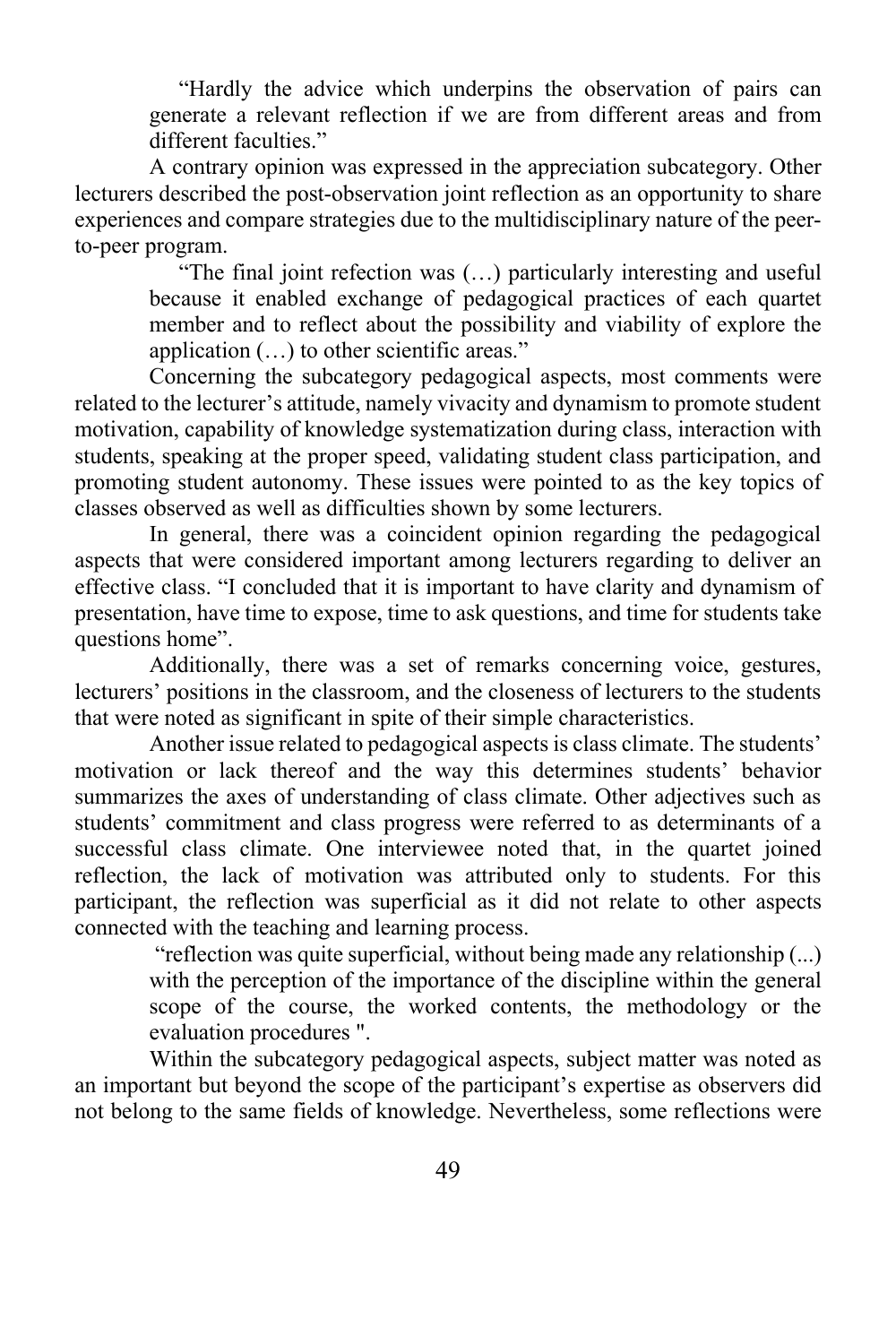made related to including personal research findings in the subject matter and that students should be shown the usefulness of the From Peer-to-Peer program.

Relating to class structure that includes class goals and skills to be developed by students, all participants agreed these aspects were present in the classes observed. One participant noted other issues such as the establishment of a clear alignment structure from the goals to the content, methodology, and assessment, which could be an improvement emerging from reflection. The same lecturer emphasized that there had been a reflection regarding class organization and the need to improve students' participation, and that this could be achieved by doing a summary at the end of class.

Individual reflection was analyzed under four subcategories: comparative approach among practices; the UO comparison; the identification of pedagogical issues that can be improved, and the limitation to pedagogical change.

Concerning the first subcategory, comparative approaches among practices, the main themes are related to the different uses of technology and resources by the lecturer. Related to technologies, it seems that two situations were observed, as follows: (1) classrooms in which technology was used effectively, and (2) classroom in which technology was underutilized. In the first situation, observers who were not familiar with technology seemed to be favorably impressed with the use of technology. In the second situation, observers were sometimes surprised that technology was not used effectively.

(1) "I am against the use of slides in class. But (...) the colleagues that I observed, used it very well, (...) it made me somehow change a bit of opinion and realize that technology can be well used".

(2) "I think that the audio-visual and projection by the visual impact have, perhaps, made us use much less the pen, and even forget it. However, its use in some situations can be very helpful."

The aims of courses were discussed and reflected upon including technological differences. In fact, the first statement was common (three interviewees alluded to this issue) and it reveals that pedagogical efficacy and effectiveness are the main reason to use information and communication technologies (ICT). However, two interviewees noted the importance of doing explanations slowly (with old fashioned resources) and presenting the schematic production as a process, making the discussion easier for students to follow during classes.

The role of lecturer within the class was another issue of comparison highlighted by participants in the peer observation programme. Several roles were identified among observed lecturers; participants roughly distinguished between those individuals who are guides of students' learning and those who are mainly workers that actively teach.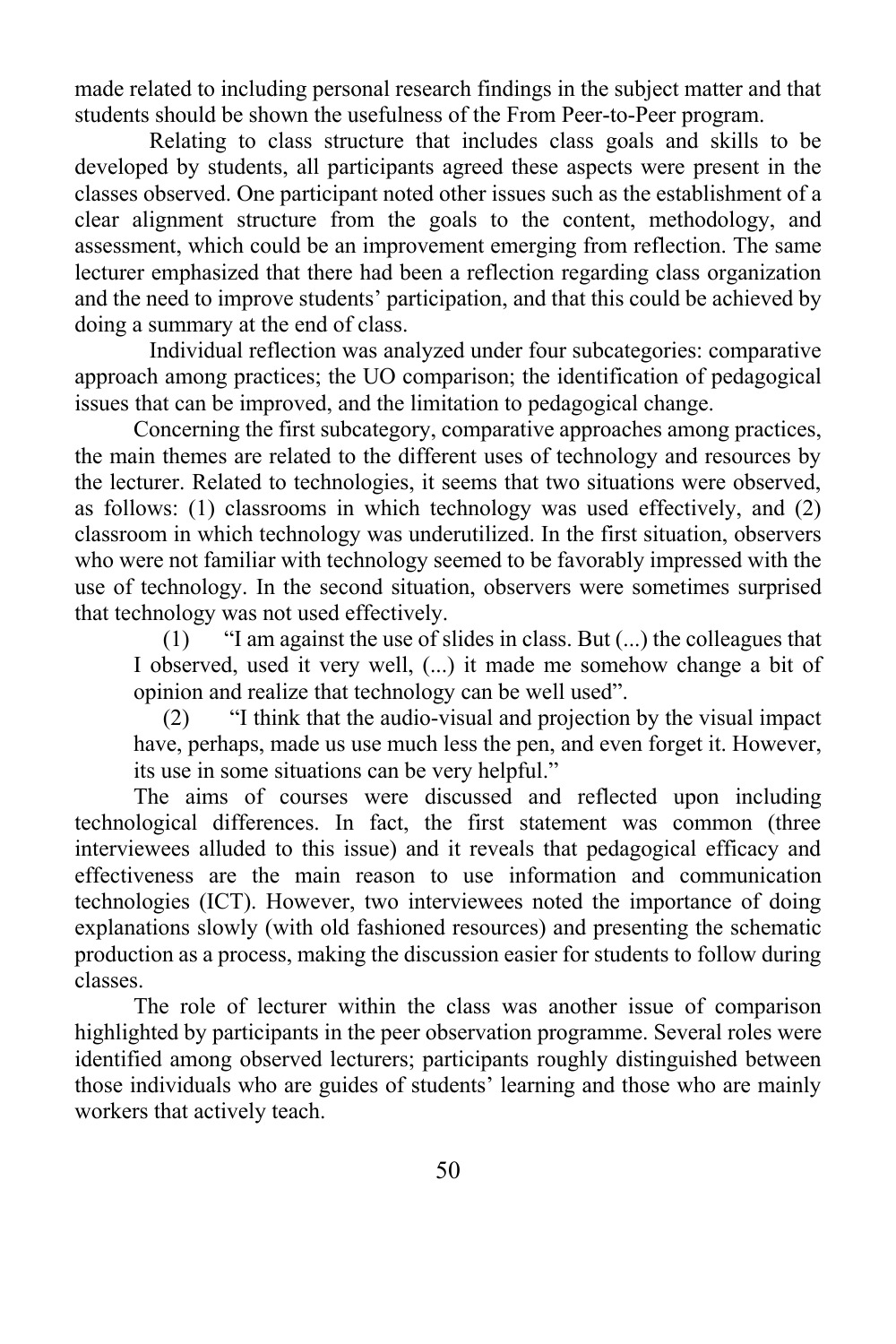"And I was there as the person who helped them along the way. But students do not see the teacher this way. They cannot get there. That was one thing that I became aware [of]. Students do not see the teacher this way. They expect the teacher to be a teacher, and we need to somehow make the class ownership".

This assumption could be related to the relationship between lecturers and students and students' expectations. What came up after the reflection was, for some lecturers, an awareness of the impact of their closeness to students: some think that it is a very important issue that allows for better knowledge regarding students' abilities and difficulties; others think that students neither need, nor expect, such proximity.

Furthermore, lecturers stated that these differences depend on class type, students' behavior, and course tasks and criteria. As lecturers found out, type of classes, such as laboratorial classes, require teachers to perform a different role, different from the demonstrative and traditional way. In the lab, the lecturer is closer to students and their difficulties, and can offer them hands-on support to help them complete the tasks they are to do in the lab. Course tasks and criteria introduce different exigencies to teachers based on the Faculty in which they are based. MPOT participants realized this was due to the multidisciplinary feature of the program. In fact, these kinds of reflections were expected as the lecturers involved came from different scientific fields and teaching traditions.

"I realized the importance of laboratorial work for students. There, the teacher's role is completely different. In a class where I expose, I answer questions from the students." "In a laboratorial class, the relationship between teacher and students is of quite different nature".

Concerning the second subcategory, the UO comparison, statements note the differences among Faculties related to organizational features and regimens. Issues like punctuality, compulsory assistance, class participation, and the creation of new sections of classes when many students wish to enroll, differentiate UO in spite of belonging the same university.

The most interesting issue regarding the comparison among UOs is related to the pre-conceptions of lecturers regarding other fields of knowledge that they had the opportunity to observe in the MPOT program.

"It allowed me to confront different ways of teaching, and began to look at them in another way (...) Having different conditions and the objectives underlying them is that determine whether they are good or bad (...) if they result or not in students learning. This project gave me that confidence, even surpassing some prejudice, the stereotypes that eventually I would have on what are the practices of our colleagues in other faculties."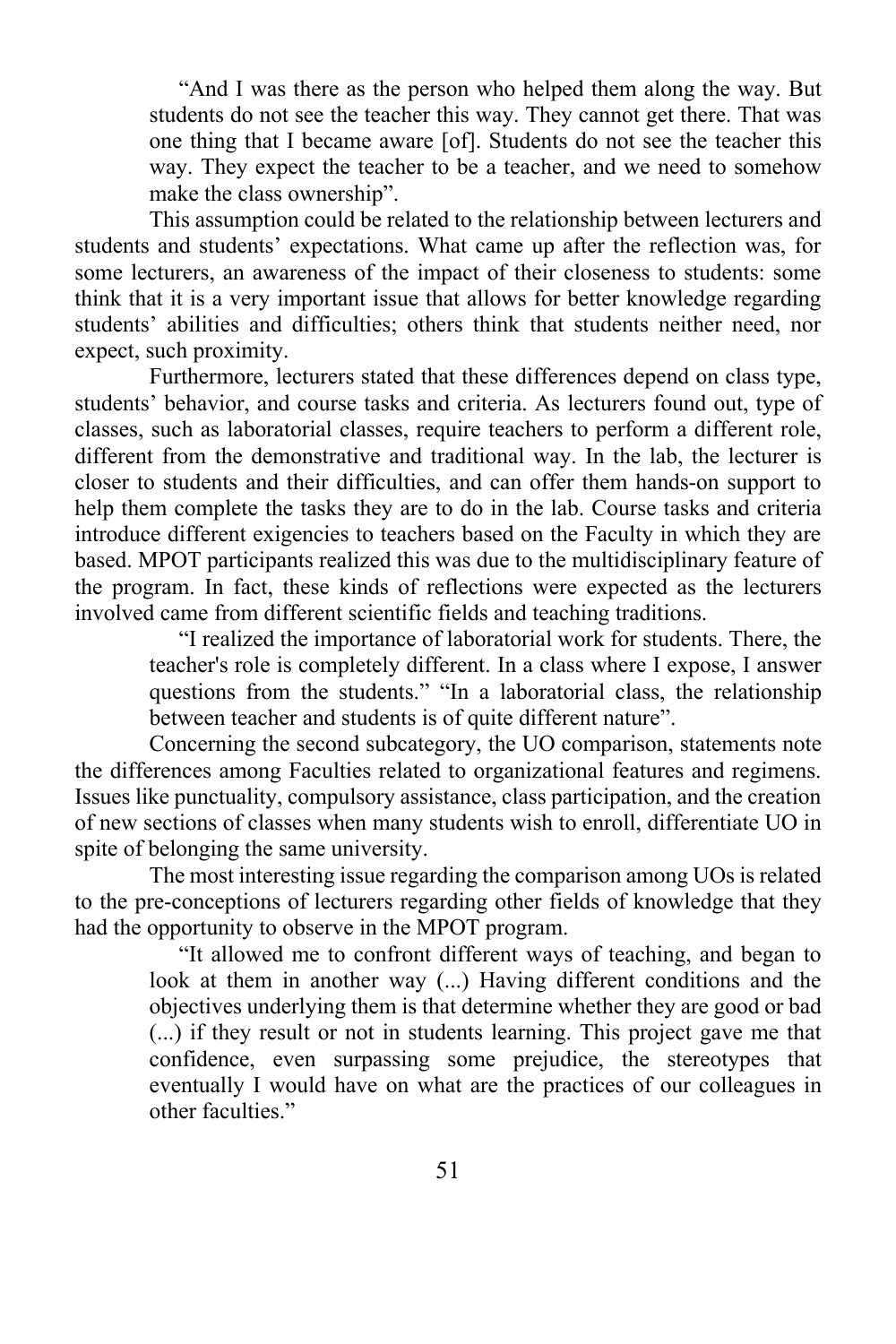As to the identification of pedagogical issues that can be improved, suggestions could be organized into those that lecturers consider easy to include in their own classes and those they did not realize are important until the MPOT experience. Practices, such as the position of the teacher inside the room, the information on slides, the inflection in the voice, the way to organize work groups, and other small strategies were easily understood as ways to change lecturers' habits.

"(...) Because we realize that there are other ways of doing and that we can experience.".

"I never thought if it was important to be closer to the door or close the window ... I had never [been] made aware of that".

"The ways to manage the intervention/participation of the working groups that do not present the same day is one of the issues that concerns me. Understand the strategies used by other colleagues to engage these students would be very interesting for me".

"Put too much information on the slides, which can cause students inattention".

"I learned that it is very important when we are exposed to vary the tone of voice (...) and it's worth (...) ask students on the subject that we are exposed".

"[A] strategy that I found quite good, is from time to time make purposeful mistakes that could lead students to participate in correcting them."

Concerning broad problems of teaching, the lack of students' motivation was raised by only one of the interviewees; he expected the quartet proposals to solve his problem. MPOT did not solve his own known limitation, probably because of the limited number of observations.

"What I think is the main weakness in my performance has never been approached in the peer to peer: is student motivation. (...) I think I still could not get to all students, and peer to peer has not made me suggestions to that effect. Of course, this is understandable, because one or two observations [do] not allow [someone] to cover everything".

The limitations to pedagogical change that were recognized as important are mainly due to time constraints and individual or institutional characteristics of changes.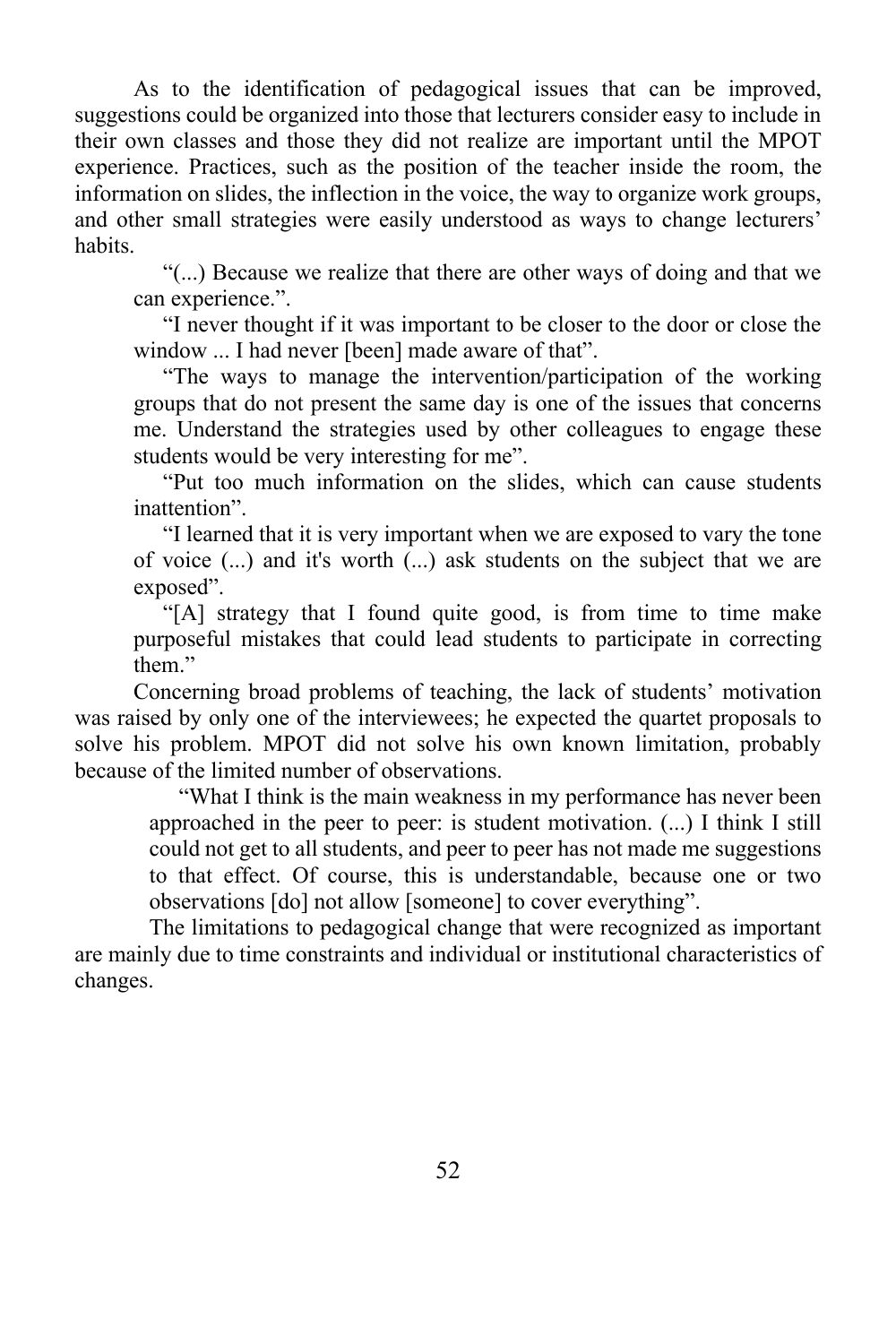## **The contribution of MPOT to reflection improvement. Table 2- Dimension two: categories and subcategories**

|                 |                    | -                              |                                                 |  |
|-----------------|--------------------|--------------------------------|-------------------------------------------------|--|
|                 | Aspects to improve |                                |                                                 |  |
|                 |                    | Internal                       |                                                 |  |
|                 |                    |                                | Quality of reflection                           |  |
|                 |                    |                                | Final meeting of the MPOT                       |  |
| MPOT evaluation | Strong aspects     |                                |                                                 |  |
|                 |                    | Impact on reflective practices |                                                 |  |
|                 |                    |                                | Encouraging critical and<br>reflective thinking |  |
|                 |                    |                                | Possibility of joint reflection                 |  |

Time or lack thereof is currently referred to as the main problem that impeaches teachers' pedagogical changes; this is related to the time required by the tasks that teachers are supposed to perform: research, teaching, and department or university service. Given all the other demands made on lecturers, teaching is frequently considered the least important of their tasks.

"I think that, first of all, we are teachers of young people (...) but then I think that my time is already being spent on management, Scientific Council, Economics group research center, already I am disperse by so many things!"

"Individual limitations are also depending [on] individual perspectives of career developing and [the] importance of pedagogical issues within this path. Therefore, time, as explained above, is crucial but it could be manageable if teachers see teaching [it] as an opportunity to improve their careers or not."

Diversity of observed experiences is mentioned by some as another limitation to improve pedagogical changes.

"We now find ourselves constrained by time, by incredible pressure at the level of research work. (...) Teaching is what is less valued. (...) If we all are very militant and proactive, this improves. And, indeed, there are lacking other circumstances for this to improve."

"Implies a profound change that moves a lot with our identities, with what we do and what we think we do well. (...) It is very difficult to pass this level of what is possible individual change to a more general change. (...) In the absence of mechanisms of mediation between individual changes and institutional changes, we end up staying closed in our tiniest changes."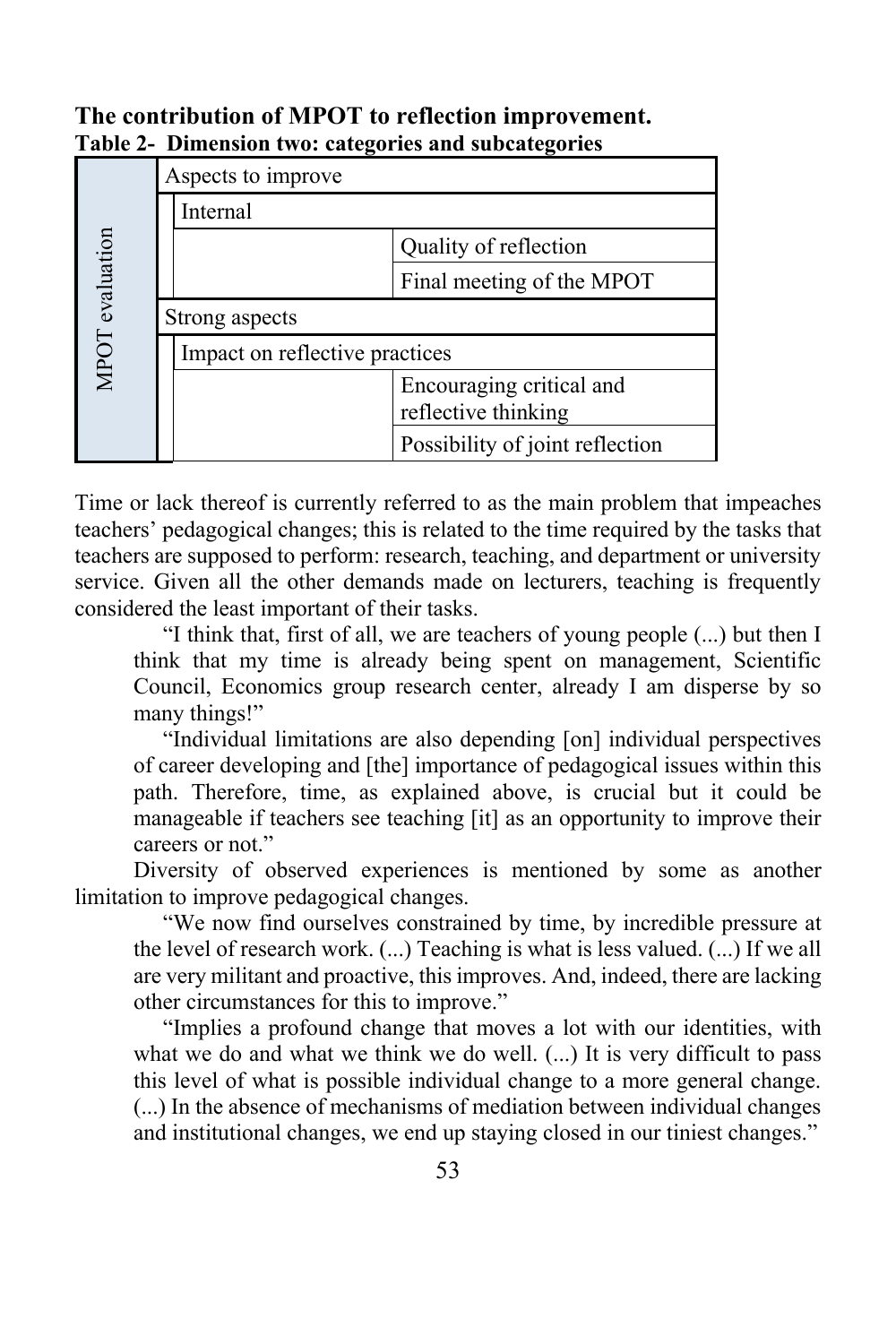MPOT evaluation respecting the reflective activities included two subcategories, namely, aspects to improve internal character, such as, the quality of reflection and the final meeting of the MPOT, and the strong aspects that impact reflective practices, namely, encouraging critical and reflective thinking and possibility of joint reflection.

Lecturers claimed that more important than observations to change their practices should be discussions about what was observed and the reasons for certain recommended practices. The criticisms arising from discussions within the quartets are described as relevant to achieving awareness of the aspects to improve, but probably in some cases, awareness was lacking because apparently the effects were not visible.

"The discussion should focus on what this is about, and it is not necessarily observed to change what lectures do, but discuss why people do what they do."

"I took my individual conclusions, but there was no assessment, or rather a reflection that would allow [me] to draw some general conclusions."

"This idea of 'critical friend', focuses more on the critical and less on friend."

"For me, the most important experience within the quartet, is the criticism and suggestions that we share between us."

"I think there was no visible effects."

Another internal aspect that pointed out relevant activities to improve reflective is the final meeting of the MPOT. Interviewers think that the meeting should be an opportunity for a critical discussion and not only a presentation of results.

"And this, from the point of view of sharing, prowled around these final sessions in which there was a display of results. But I think it was little. We lack this critical component. It was not to be friendly or ceases to be, is to be critical."

"It should be to promote reflection and less to improve results."

Concerning the strong factors that impact on reflective practices, encouraging critical and reflective thinking and the possibility of joint reflection was appreciated by several participants.

"Beyond the confrontation with the practice of other lecturers, program induces a reflective exercise on their own teaching practice, which proved to be very stimulating."

"The ability to discuss and reflect together and seek the best solutions/outputs for a common concern to all - the continuous improvement of teaching/learning in HE."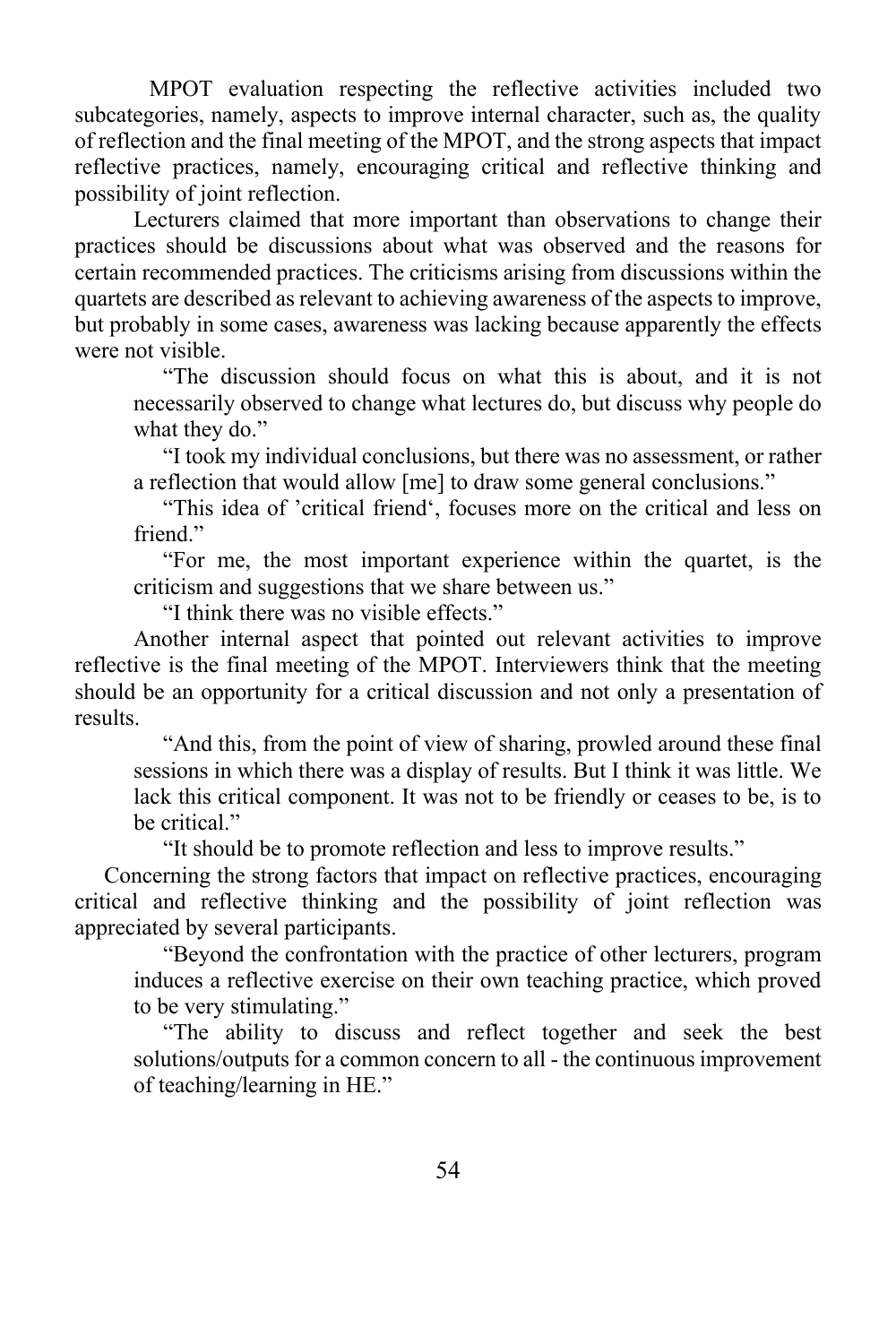#### **DISCUSSION**

For some participants, the multidisciplinary peer observation gives them the opportunity to share experiences and compare strategies, whereas for others the multidisciplinary feature of the program is the main difficulty to obtaining pertinent reflections upon teaching.

Related to class structure, including class goals and skills to be developed by students, all participants agreed that these aspects were present in the observed classes. Other issues were noted as important but not present within the classes observed. such as students' commitment. It is possible to conclude that these issues are quite relevant for the vast majority of teachers and could lead to a broad reflection regarding their importance.

Nevertheless, there was consensus that the reflection was superficial and in general. A deep criticism and discussion were not achieved within some quartets. This is in line with difficulties stated regarding a certain lack of trust caused by the occasional character of the program. If programs could be more systematic and lecturers could be together more often than three compulsory observations, a more trusting relationship could be more established. This is in agreement with Peel (2005), who studied the use of the peer observation of teaching (POT) techniques and argued that classroom observation alone is not enough to promote the improvement of teaching in the classroom. An active commitment with pedagogical theory, purposeful critical reflection on classroom practice, and challenging conventions through shared critical reflection is required.

Another argument used by some participants related to the difficulty to observe some classes from other fields of knowledge; this could be another reason for superficial reflection, as participants could not discuss the close relations between subject matter and some pedagogical and curricular options. Moreover, the lack of formal pedagogical training of some lecturers pushes individuals to go further in a theoretical discussion regarding what was observed.

Another issue that arose in the lecturers' discourses related to the circumstance of MPOT – it is a personal decision to be part of the program and the effects remain within personal practices. The departmental character of MPOT is absent and the commonality of purpose and perceptions about what is good teaching rests within the quartet. This is in line with Hammersley-Fletcher  $\&$ Osmond's (2005) statements regarding the fact that PO usually moves lecturers beyond a position in which they feel the process is simply about the content and mechanics of the lesson being taught. If it is the reflective process in which the greatest inroads into the quality of learning and teaching are seen, then reflection needs to be emphasized for individual lecturers across the entire campus.

A second set of findings is related to the impact of MPOT effects on individual reflection. Within this set, it is possible to highlight larger and diverse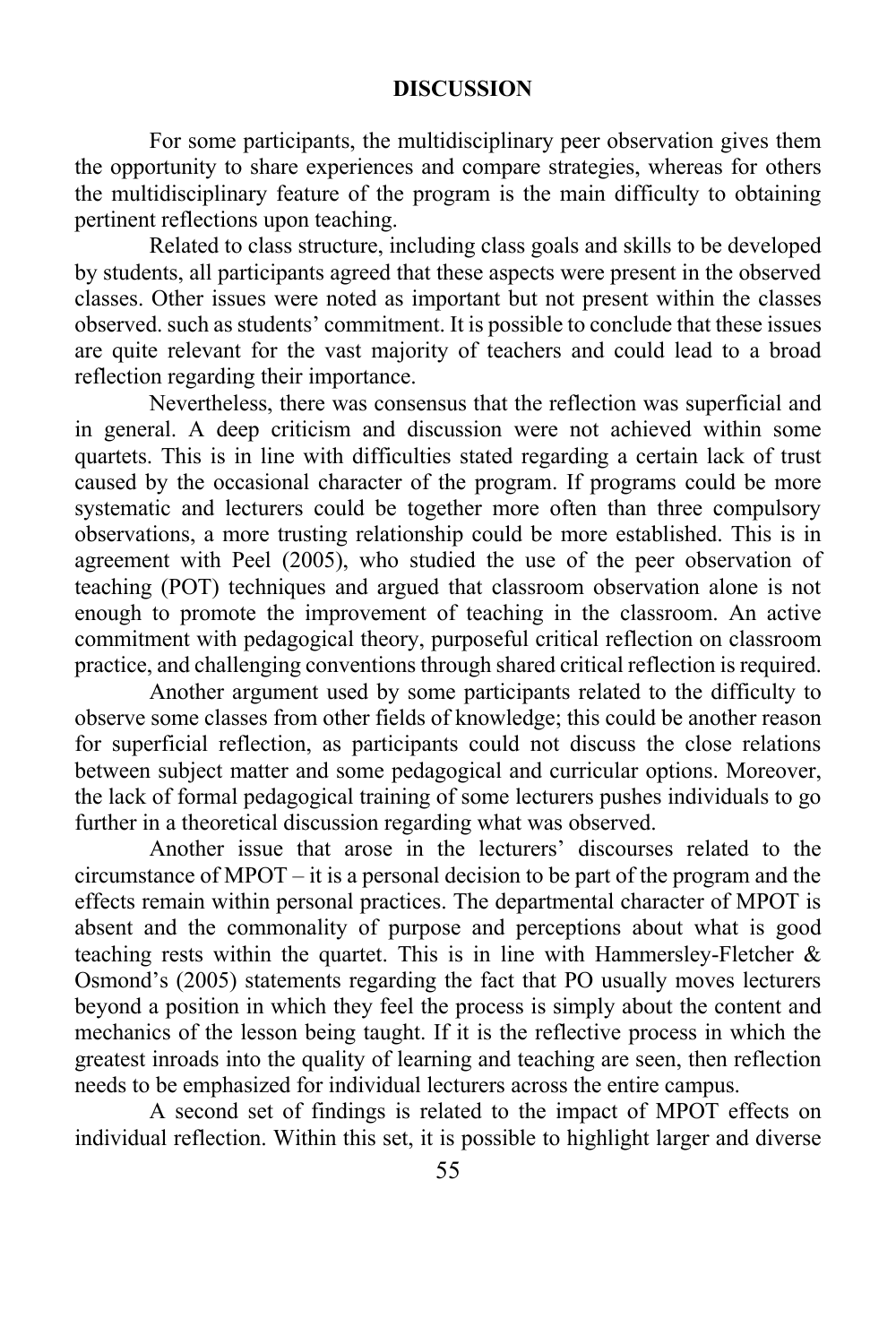effects, mainly as observers have the opportunity to reflect on the practices they saw, so they may implement similar ones or avoid the mistakes observed in the less successful classes. In this regard, Bell & Mladenovic (2008) also note that some teachers reported a higher benefit from observing the classes of colleagues than from the feedback from their classes. There is potential in the suggestions arising from the observations that the observing lecturers learn both positive techniques to include in their own classes or see pedagogical errors they need to remove from their teaching. The lessons learned primarily include lecturer interactions with students, the lecturer's main role in the class, and the use of ICT in the classroom. This is one of the strongest benefits from the MPOT experience.

#### **CONCLUSIONS**

In summary, it could be said that MPOT has deeper effects on individual reflection than on a collective perspective. In addition, reflection seems to be more effective through the observation of others when compared with feedback received on one's own classes.

There was consensus that the reflection within the quartets was superficial and in general a deep criticism and discussion were not achieved. Such a conclusion may point to the need for more explicit training for in-classroom observation techniques.

The effective impact on simple practices that lecturers consider easy to include in their own classes and that they did not realize the importance of until the MPOT experience were recognized as the main result of the reflective activities. Practices including the position of the teacher inside the room, design of slides, the inflection and volume of one's voice, and ways to organize work groups were probably the result of superficial reflection. The indirect benefits of MPOT in professional development seem to be more relevant to the observers as they are primarily responsible for the changes they introduce in their own classes.

#### **IMPLICATIONS**

Suggestions could be to raise concerns regarding the process of MPOT to include a further reflection that could be established among each quartet of participants to foster and deepen reflection. The final meeting of participants could be used for this purpose. This could also be an important step to improve reflective practices and boost them to an institutional level.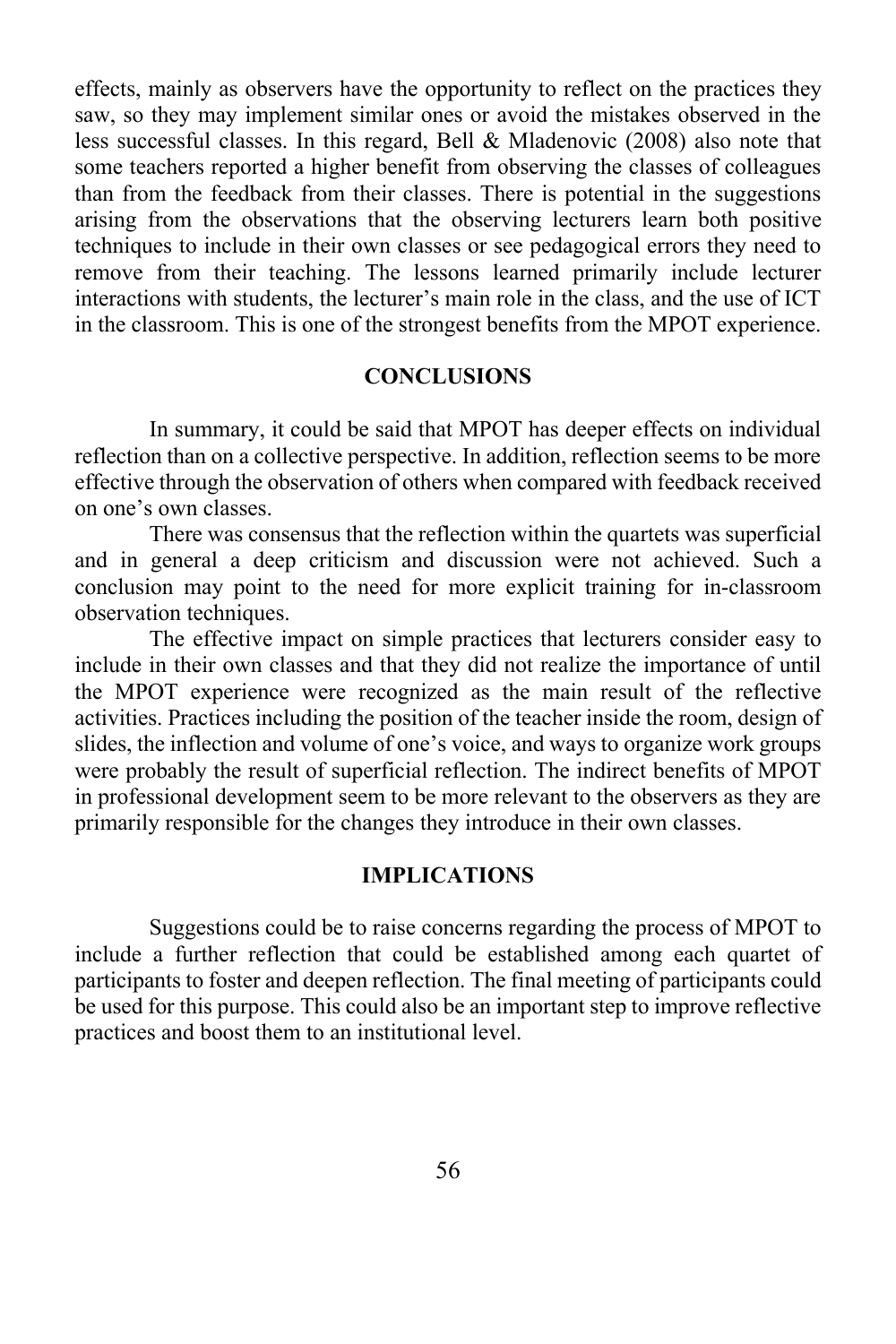#### **REFERENCES**

- Bell, A., & Mladenovic, R. (2008). The Benefits of Peer Observation of Teaching for Tutor Development. *Higher Education* 55 (6), 735–752.
- Bell, A. & Mladenovic, R. (2015). Situated learning, reflective practice and conceptual expansion. *Teaching in Higher Education,* 20(1), 24-36.
- Boyd, P., & Harris, K. (2010). Becoming a university lecturer in teacher Education. *Professional Development in Education*. 36 (1-2), 9-24.
- Cosh, J. (1998). Peer observation in higher education. *Innovations in Education and Training International* 35(2): 171-176.
- De Vries, S., Jansen, E., & Van de Grift, W. (2013). Profiling teachers' continuing professional development and the relation with their beliefs about learning and teaching. *Teaching and Teacher Education*, 33, (2)78 – 89.
- Dias, D. (2015). Has massification of higher education led to more equity. *International Journal of Inclusive Education* 19(2): 103-120.
- Esteves, M. (2010). Sentidos da inovação pedagógica no ensino superior. In C. Leite, *Sentidos da pedagogia no ensino superior* (pp. 45-61). Porto: CIIE/Livpsic.

European Commission (2013). *Report to the European Commission on Improving the quality of teaching and learning in Europe's higher education institutions*. Luxembourg: Publications Office of the European Union

- Giroux, H. (1988*). Teachers as intellectual.* London: Bergin and Garvey.
- Hammersley-Fletcher, L. & Orsmond, P. (2005) Reflecting on reflective practices within peer observation. *Studies in Higher Education*, 30:2, 213-224.
- Korthagen, F. (2010). Situated learning theory and the pedagogy of teacher education. *Teaching and Teacher Education*. 26 98–106
- Lopes, A. (forthcoming 2019). Still building a better world? Research reflections on teacher education and identity. In Marta Kowalczuk-Waledziak, Alicja Korzeniecka-Bondar, & Wioleta Danilewicz (Eds.), *Rethinking teacher education for the 21st Century: Trends, challenges, and new directions* (ISBN 978-3-8474-2241-9). Opladen-Berlin-Toronto: Verlag Barbara Budrich.
- Mouraz, A. & Pêgo, J.P. (2017). *De par em par na U.Porto*. Porto: Edições da Universidade do Porto.
- O'Keefe, M., Lecouteur, A., Miller, J. & McGowan, U. (2009). The Colleague Development Program: a multidisciplinary program of peer observation partnerships. *Medical Teacher*, 31: 1060-1065.
- Peel, D. (2005) Peer observation as a transformatory tool? *Teaching in Higher Education*, 10:4, 489-504,
- Pleschová, G., Simon, E., Quinlan, K., Murphy, J., Roxa, T. & Szabó, M. (2012) *The Professionalisation of Academics as Teachers in Higher Education*. Strasbourg. European Science Foundation (ESF).
- Schön, D. (1987). *Educating the reflective practitioner*. San Francisco: Jossey-Bass.
- Sullivan P., Buckle, A. Nicky G. & Atkinson, S. (2012). Peer observation of teaching as a faculty development tool. BMC Medical Education, 12, 26